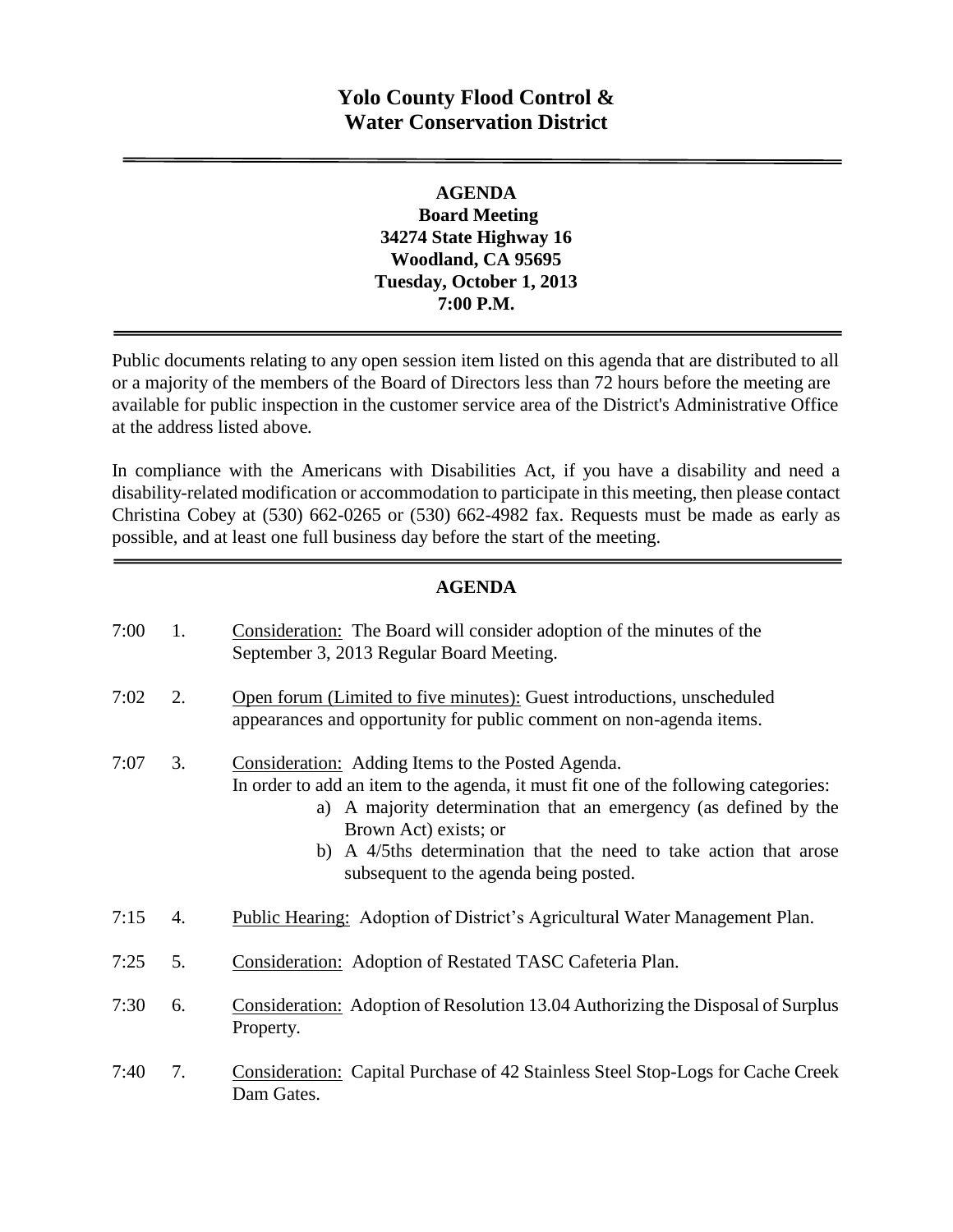- 8:00 8. Directors' Reports: Each member of the Board will have the opportunity to report on meetings and conferences attended during the prior month on behalf of the District
- 8:05 9. Attorney's Report: The District's attorney will report on legal matters of concern to the District.
- 8:10 10. General Manager's Report: The Board will receive a report from the General Manager or designated representatives regarding current general activities and projects of the District.
	- a) Operations, Maintenance and Water Conditions
	- b) Financial Report
	- c) General Activities
	- d) Upcoming Events
- 8:25 11. General Discussion: Opportunity for Board members to ask questions for clarification, provide information to staff, request staff to report back on a matter, or direct staff to place a matter on a subsequent agenda.
- 8:30 12. Consideration: The Board will consider the approval and the payment of bills.
- 8:35 13. Closed Session:

 a) Conference with real property negotiator O'Halloran regarding the sale of District property APN 025-010-018, (See Government Code Section 54954.5(b) and 54956.8).

#### 9:00 14. Adjourn

The public may address the Board concerning an agenda item either before or during the Board's consideration of that agenda item. Public comment on items within the Board's jurisdiction is welcome, subject to reasonable time limits for each speaker. Upon request, agenda items may be moved up to accommodate those in attendance wishing to address that item. Times listed for consideration of agenda items are approximate only. The Board may consider any agenda item at any time during the Board meeting.

I declare that the foregoing agenda was posted at the office of the Yolo County Flood Control and Water Conservation District, 34274 State Highway 16, Woodland, CA on September 27, 2013.

By: \_\_\_\_\_\_\_\_\_\_\_\_\_\_\_\_\_\_\_\_\_\_\_\_\_\_\_\_\_\_\_\_\_\_\_\_\_

Christina Cobey, Administrative Assistant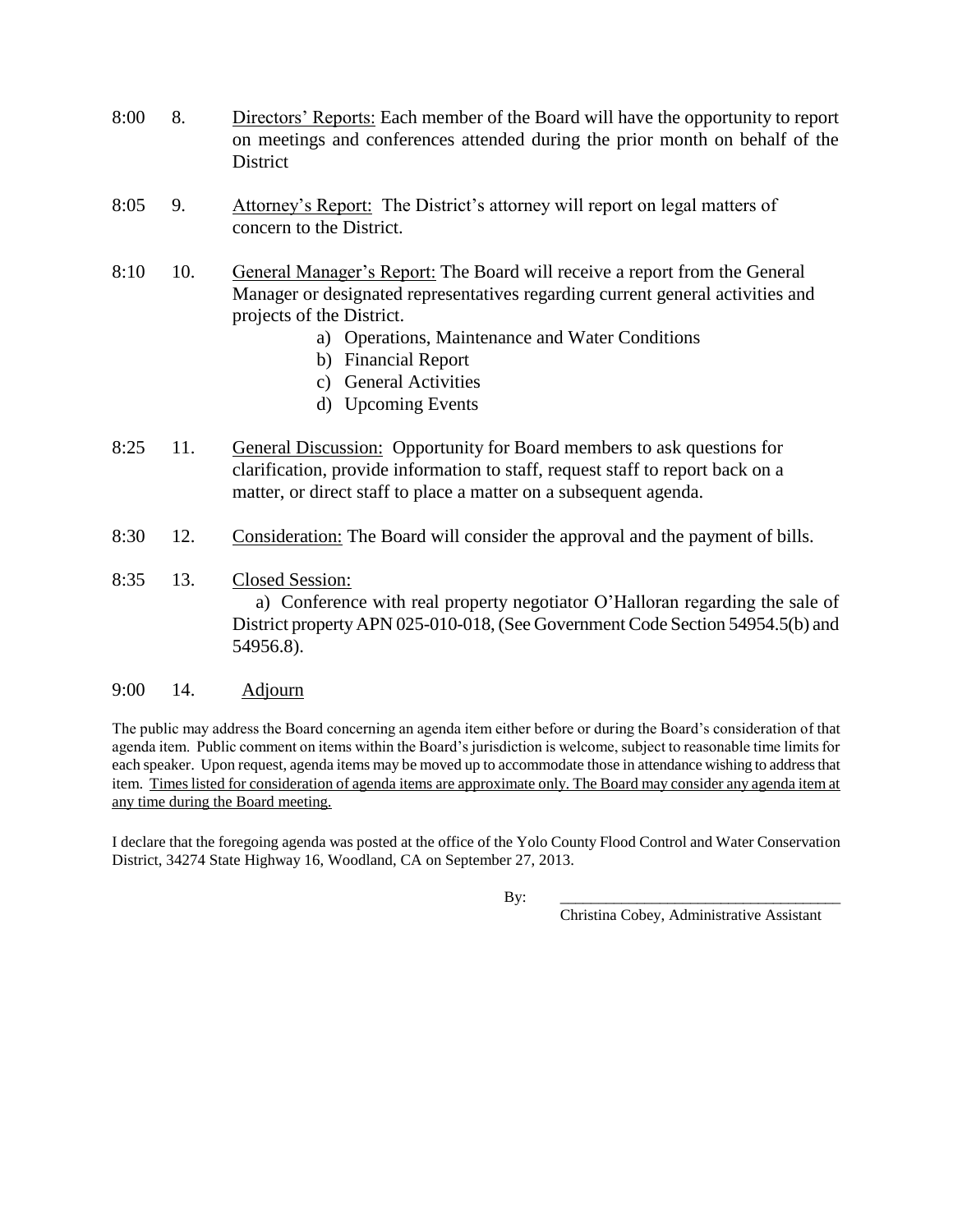

**BOARD MEETING MINUTES Tuesday, August 6, 2013, 7:00 PM**

**YCFCWCD Offices 34274 State Highway 16 Woodland, CA 95695** 

**FLOOD CONTROL & WATER CONSERVATION DISTRICT** 

The regular meeting of the Board of Directors of the Yolo County Flood Control and Water Conservation District was held at 7:00 p.m. on August 6, 2013, at its regular place of business, 34274 State Highway 16, Woodland, California. Vice Chair Tadlock convened the meeting. In attendance were:

District Board Ron Tadlock, Vice Chair Ann Brice James Mayer Bruce Rominger

District Staff & Consultants Tim O'Halloran, General Manager Christy Barton, Assistant General Manager - Administration Max Stevenson, Assistant General Manager - Resources Katrina Gonzales, Legal Counsel

Members of the Public Duane Chamberlain John McKean Rick Mummert Dave Pratt Jeff Roberts Nick Webber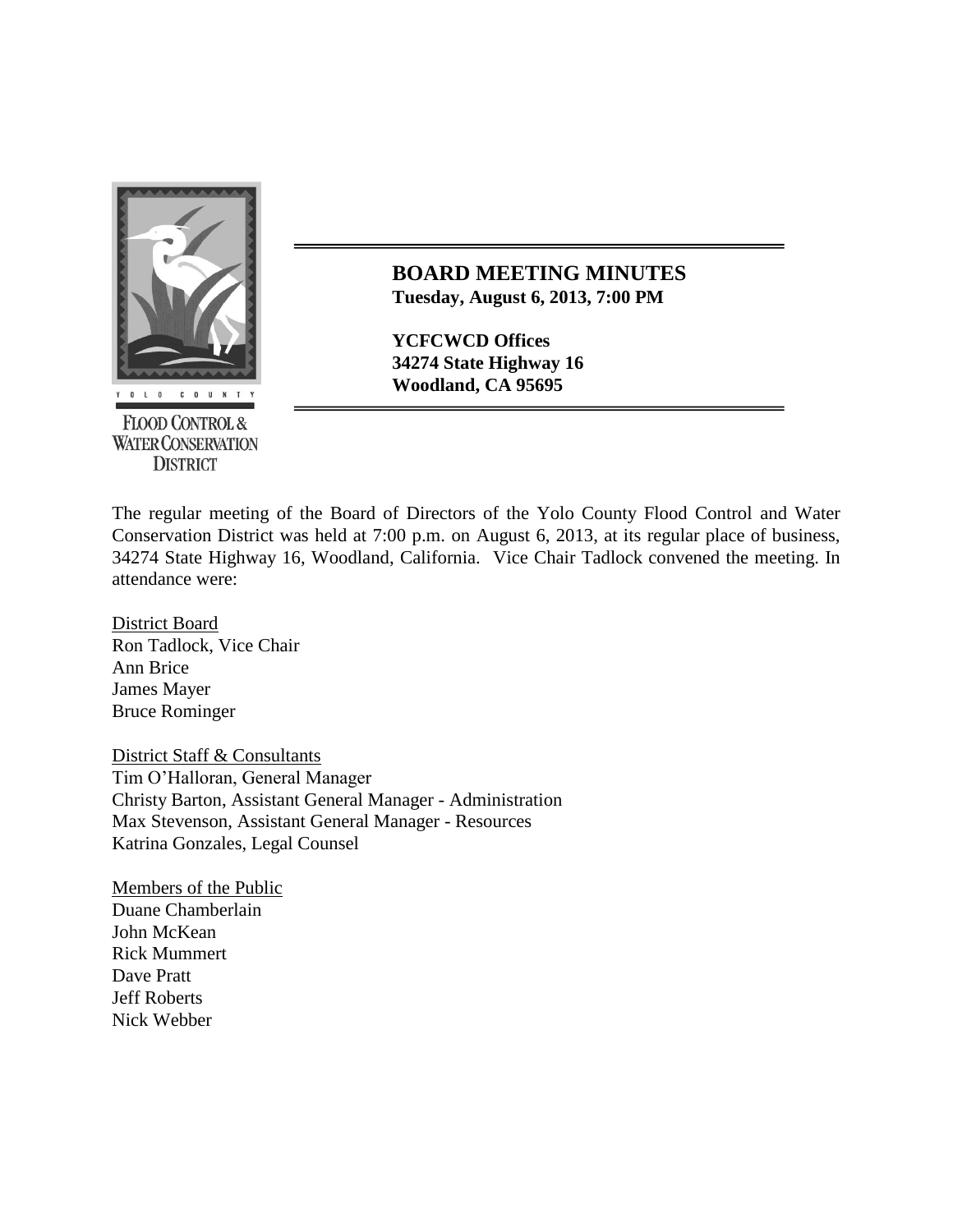## **1. CONSIDERATION: Approval of Minutes**

**M/S/C** approved the minutes of the July 2, 2013 Regular Board Meeting as submitted.

## **2. OPEN FORUM**

John McKean introduced himself as a member of the public, noting that he will be attending future Board meetings as he educates himself regarding water issues.

## **3. CONSIDERATION: Adding Items to the Posted Agenda**

There were no changes.

## **4. STAFF REPORT: 2013 IRRIGATION SEASON ALLOCATION UPDATE**

General Manager O'Halloran reviewed the August 6, 2013 water conditions at Indian Valley Reservoir and Clear Lake and the July 9, 2013 Water Customer Meeting. He noted that Vice Chair Tadlock and Director Rominger attended the meeting. O'Halloran reviewed the meeting noting that the current water supply, estimated demand and water allocations were discussed. At the meeting an increase in the allocation from 1.5 to 1.8 acre-feet per acre was announced. He also reviewed further discussions after the Water Customer Meeting that he had with staff, various customers and the two Directors. These discussions included the changing water conditions, probable remaining demand and further potential changes to the allocation.

O'Halloran reported that based on the current conditions (August 6) of the District's water supply and the estimated remaining demand, the District should be able to deliver water long enough to finish the rice fields that are relying on District water. Therefore, he plans to eliminate the allocation effective tomorrow. O'Halloran reported that he will hold a staff meeting tomorrow morning to announce that the allocation has been lifted and start communicating the information to customers.

As a result of a question from Director Mayer, O'Halloran reported that given the current water supply and sales that he anticipates the FY 2013/14 Budget will be short about 8% in water sales and about 5% in hydroelectric power sales. He noted that this financial forecast presumes that there will be no irrigation sales in March or April of 2014.

## **5. CONSIDERATION: POWER PURCHASE AGREEMENT PROPOSED FOR SOLAR PANELS**

General Manager O'Halloran reported that this item is a follow-up to the presentation made at the May 2013 Regular Board meeting. He noted that since that meeting, staff has investigated the option of having solar panels installed on a new parking structure and determined that it was not the

preferred option. O'Halloran reported that the District's legal counsel has reviewed the proposed Power Purchase Agreement (PPA).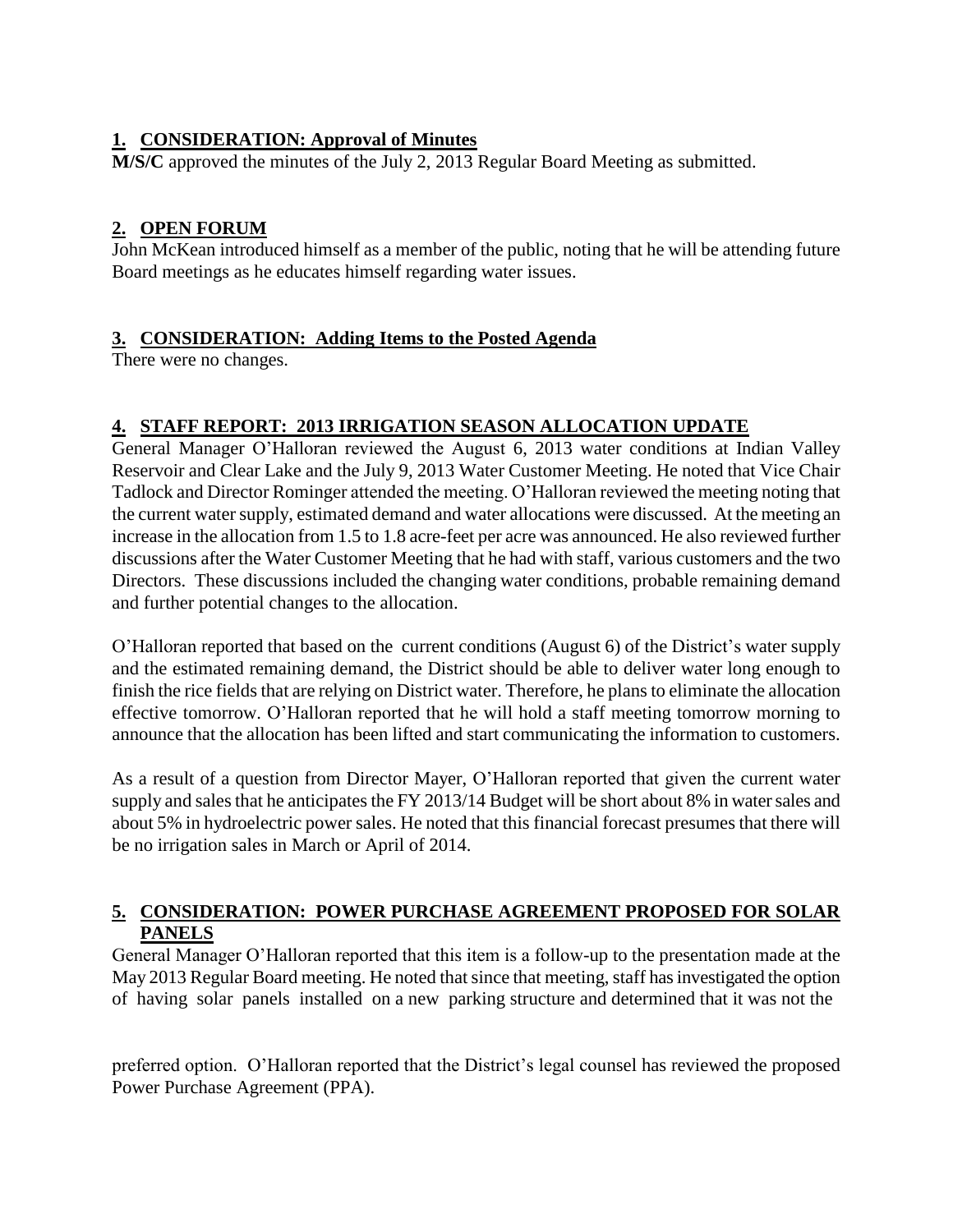Assistant General Manager – Resources Stevenson reviewed the proposed solar project (Project) noting that it will not cost the District for the installation, maintenance or operations. He noted that the Project has been downsized to keep from producing excess power because the District is obligated to buy 100% of the power generated. The Project will be owned and operated by HelioPower Energy Solutions (HelioPower) with the District buying the power at an approximately 20% discount from the PG&E rate. Stevenson reviewed the cash flow analysis and potential savings to the District stating the District will have options to buy the Project.

Consultant Dr. Lon House has reviewed the Project's cash flow analysis and confirmed that the assumptions used were industry standard. The Project has green energy credits available to HelioPower, which the District cannot use. After the green energy tax credits are no longer available, HelioPower may not wish to continue to own the Project and may make the conditions for acquisition of the Project more desirable for the District.

Stevenson noted that construction cannot begin until after the needed repairs to the roof have been made. The solar panels are not expected to impact future remodeling of the District office as any remodeling would not change the roof structure.

Director Rominger noted that on Page 17 of the PPA, it appears the District will be providing the property insurance for the project. The District's intent is to only insure the Project for damages caused by the District.

**M/S/C** approved execution of the PPA with an amendment requiring HelioPower to carry the property insurance, with the District only insuring the project for damages caused by the District.

## **6. CONSIDERATION: WILLOW CANAL RELOCATION PROJECT**

Assistant General Manager – Administration Barton reviewed the Willow Canal Relocation Project (Project) including the Board's adoption of the Initial Study/Mitigated Negative Declaration (IS/MND) with its Mitigation Monitoring Program, the filing and posting of the Notice of Determination for 30 days and the expiration of the time available to contest the IS/MND decision. The District and Bellevue North 250, LLC (Bellevue) have developed an agreement (Agreement) to describe what, where and how the Project will proceed to completion. Barton described the various components of the Agreement, noting that the quitclaim deeds and the replacement easements will be held in an escrow account and not recorded until the District has accepted the Project as complete.

Director Rominger expressed concern regarding the one-year warranty. He noted that the District needs to have the opportunity to observe the new facilities during normal irrigation operations and next year the District may not have water available for irrigation operations. The trigger for the start of the one-year warranty should not start until irrigation operations have commenced using the new canal facilities.

Jeff Roberts, Bellevue, reported that he appreciated the work of staff on the Agreement. He noted that Bellevue would agree to extending commencement of the one-year warranty period to address the District's concerns. He noted that Bellevue needs the signed Agreement as soon as possible to order the materials needed for the Project because there is a 30 to 45 day lag time on delivery of the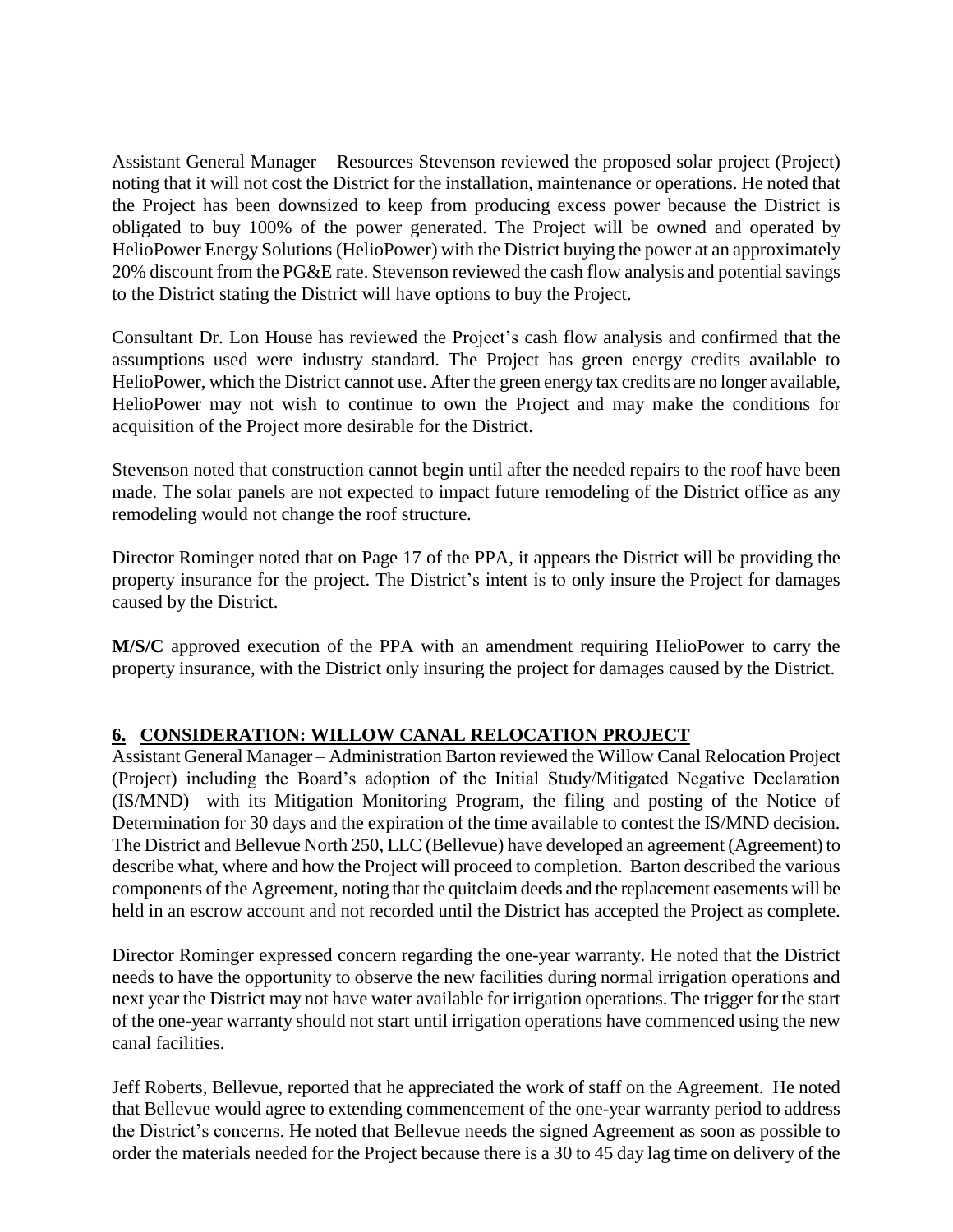materials. He noted that part of the Project land is within the City of Winters (City). Bellevue is currently going through the Local Agency Formation Commission (LAFCo) and working with the City to annex the remaining lands into the City.

O'Halloran noted that if the land was to be developed in the future, the District would require fencing or pipelining of the canal as a safety precaution, which will be included in the easements.

**M/S/C** authorized the General Manager to execute the Agreement after modifying it to extend the One-Year Warranty period to assure an adequate opportunity for the District to observe the operation of the new facilities during an irrigation season.

### **7. CONSIDERATION: DECLARING A PORTION OF THE WILLOW CANAL AND AN ACCESS EASEMENT AS SURPLUS PROPERTY**

Assistant General Manager – Administration Barton reported that in order to implement the easement exchanges anticipated as part of the Project, the District must determine that the easements proposed to be quitclaimed are surplus to the needs of the District and authorize their disposal. Barton delineated the location of the easements to be quitclaimed on a map.

**M/S/C** adopted Resolution 13.03 Authorizing the Disposal of Surplus Property by the following vote:

Ayes: Directors Brice, Mayer, Rominger and Tadlock Noes: None Absent: Director Vink Abstain: None

## **8. DIRECTORS' REPORTS**

Vice Chair Tadlock announced that the meeting of the Sites Reservoir Joint Powers Authority on August 7, 2013 will be followed by a tour of the proposed Sites Reservoir location.

#### **9. ATTORNEY'S REPORT**

Legal Counsel Gonzales introduced herself and provided a brief description of her work experience.

#### **10. GENERAL MANAGER'S REPORT**

General Manager O'Halloran reported on the following:

a) Operations, Maintenance and Water Conditions This information was provided earlier in the meeting during Item 4.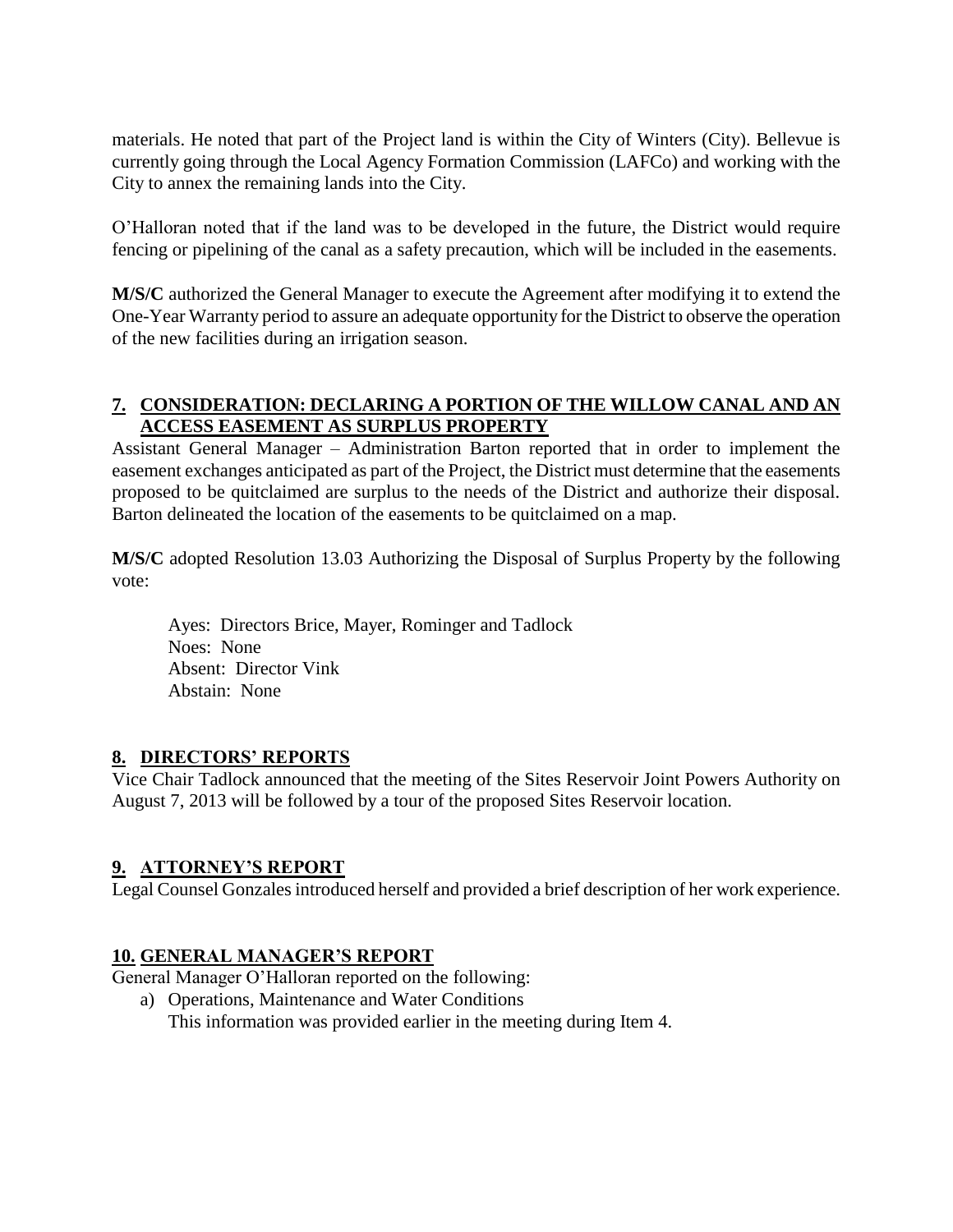- b) General Activities
	- Proposition 84 Grant The Westside Integrated Regional Water Management (IRWM) group submitted a \$9.5 million application to the California Department of Water Resources for Proposition 84 Round 2 implementation funding. The District's portion of the application (\$1.2 million) to fund an Abandoned Well Incentive Program (Program) was provisionally approved. The Program will provide for social health and safety by not only protecting against people falling into open abandoned wells, but also protecting against groundwater contamination via open abandoned wells.
	- Agricultural Water Management Plan An Agricultural Water Management Plan (Plan) is being developed by MBK Engineers in coordination with District staff and will be brought to the Board for consideration and adoption. It will meet the requirements for the Plan as described by SBX7-7. However, the Plan is required to be updated in 2015, and at that time, Staff intends to develop a more robust Plan.
	- Federal Energy Regulatory Commission (FERC) Meeting General Manager O'Halloran, Assistant General Manager – Administration Barton, Project Manager Reed and Facilities Supervisor Lopez met in San Francisco with FERC Regional Director Finucane and his staff in order to become acquainted and build a working relationship, to provide an overview of the District and to review a number of FERC related issues that the District is addressing. The issues include the Operational Dam Safety Plan, the Sixth Part 12D Independent Inspection, and the appropriate review of the seismic study recently completed.
	- Water Resources Technician III A new employee, Aaron Gurecki, has been hired and begun work in the Water Resources Division.
	- Announcements included the following events:

August  $7 & 8 - \text{Sites Reservoir Joint Power Authority meeting and tour}$ 

August 14 – Yolo County Fair Gala Event

September 8 - Yolo Land Trust "A Day in the Country" at the Taber Ranch Vineyard and Event Center

#### **11) GENERAL DISCUSSION**

There was none.

#### **12) CONSIDERATION: Payment of Bills**

**M/S/C** approval for the following claim(s) for payment:

Yolo County Flood Control Checks: # 48803-48815